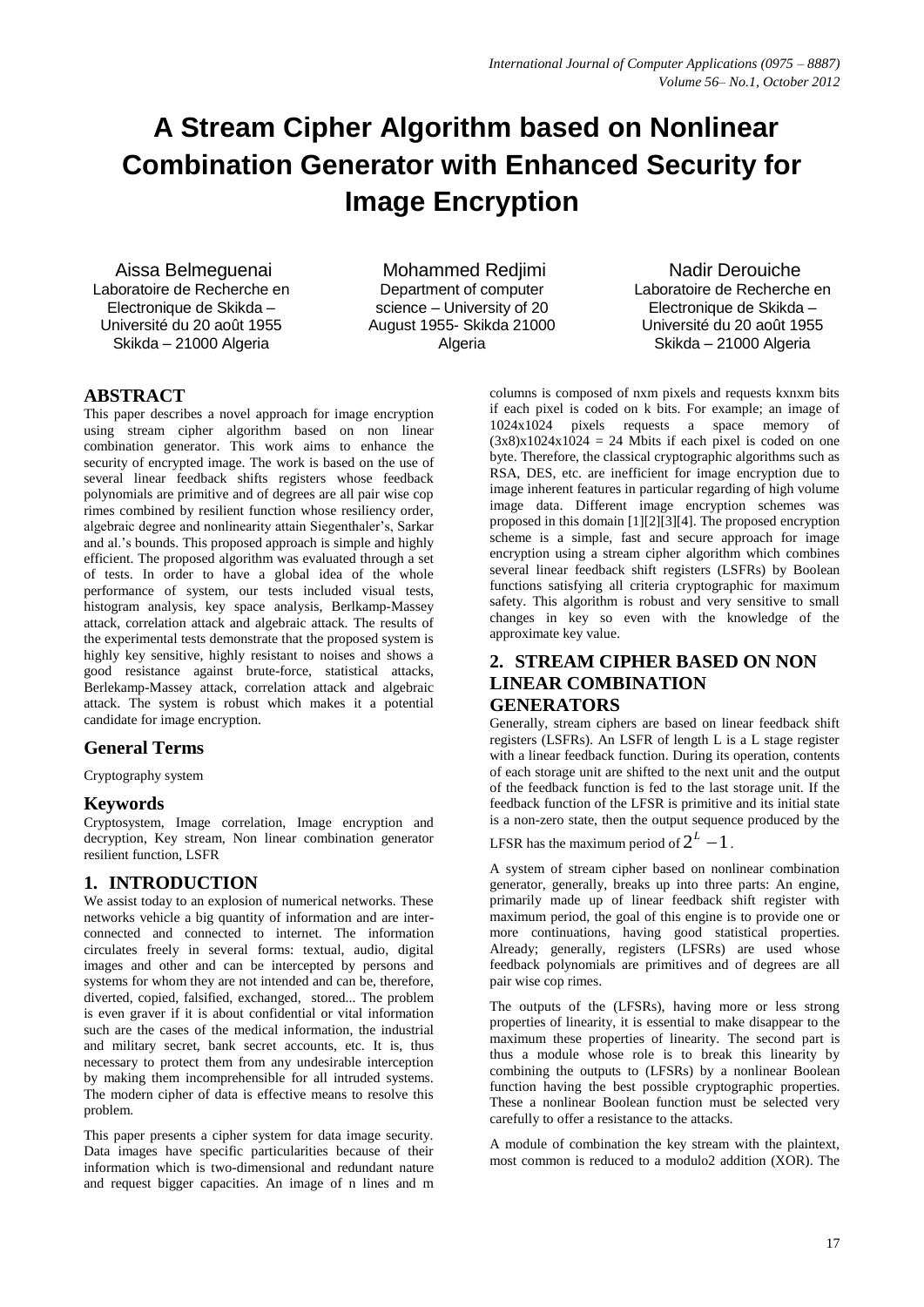key stream  $(z_t)_{t \geq 0}$  is generated as a nonlinear function  $f$  of the outputs of the component LFSRs. Such key stream generator is called nonlinear combination generator, and *f* is called the combining function. The outputs of  $f$  is bitwise XORed with the plaintext  $(m_t)_{t \geq 0}$  to produce the cipher text  $(c<sub>t</sub>)<sub>t\ge0</sub>$ , this construction is illustrated in figure 1.

The combining function must have high algebraic degree, high nonlinearity and good correlation immunity to prevent correlation and linear attacks [5, 6, 7, 8]. It must also have high algebraic immunity to provide resistance against the algebraic attacks. [9] [10] [11] [12] [13] [14].



**Fig. 1. System of Stream Cipher Based on Nonlinear Combination Generator**

## **3. PROPOSED APPROACH**

The approach used stream ciphers algorithm based on nonlinear combination generator for constructing our new approach. The layout of our method is presented in Figure 2. Let 13 LFSRs denoted  $R_1, R_2, ..., R_{13}$  whose respectively length  $L_1, L_2, ..., L_{13}$  are pairwise distinct greater than 2, are combined by a nonlinear function  $f$  as in figure 1 which is expressed in algebraic normal form. Denote the output of *Ri* at time  $t$  by  $s_i(t)$ . Then the key stream  $z(t)$  is given as

$$
z(t) = f(s_1(t), s_2(t), \dots, s_{13}(t)) \quad (1)
$$

The linear complexity of the key stream is  $\lambda(s) = f(L_1, L_2, ..., L_{13})$  is evaluated over the integers rather than over  $Z_2$ .

Let Y an original image (plain-image) of  $n \times m$  pixels. First, sender transforms the plain image  $Y$  into binary array (plain image digit). Let  $y(t)$ ,  $c(t)$  and  $z(t)$  be the plain image digit, cipher image digit and key stream digit at time *t* . Then the encryption process can be described by the equation

$$
c(t) = y(t) \oplus z(t) \tag{2}
$$

where  $\oplus$  is the function XOR (Or exclusive). The cipher image digit  $c(t)$  is sent to the receiver over an unsecure channel and is decrypted a bitwise XOR operation the key stream digit and the plaint image digit can be described as

$$
y(t) = c(t) \oplus z(t)
$$
 (3)

The cipher image digit at the receiver is decrypted by producing the same key stream. The receiver transforms the decrypt image digit in to plain image y of  $n \times m$  pixels.

Their main advantages are their extreme speeds and their capacity to change every symbol of the plaintext. Besides, they are thus used in a privileged way in the case of communications likely to be strongly disturbed because they have the advantage of not propagating the errors [15].

# **3.1 Key K**

The secret key  $K$  of the cryptosystem is then either made up of the initialization of only one register but of 13 registers is a chain of bits length

 $53+59+61+67+71+73+79+83+89+91+95+101+102=1024$ bits. This chain of bits must be sufficiently large in order to guarantee a maximum security and also to avoid, at the present time and with reasonable means, any attempt at against brute-force attack.

#### *3.2 LFSRs*

We considered thirteen maximum-length LFSRs whose lengths  $L_i$ ,  $i \in [1,...,13]$  are all pairwise coprimes which feedback polynomials are respectively  $p_1, ..., p_{13}$ . We chose the following feedback polynomials:

$$
p_1(x) = x^{53} + x^6 + x^2 + x + 1,
$$
  
\n
$$
p_2(x) = x^{59} + x^{22} + x^{21} + x + 1,
$$
  
\n
$$
p_3(x) = x^{61} + x^5 + x^2 + x + 1,
$$
  
\n
$$
p_4(x) = x^{67} + x^5 + x^2 + x + 1,
$$
  
\n
$$
p_5(x) = x^{71} + x^5 + x^3 + x + 1,
$$
  
\n
$$
p_6(x) = x^{73} + x^4 + x^3 + x^2 + 1,
$$
  
\n
$$
p_7(x) = x^{79} + x^4 + x^3 + x^2 + 1,
$$
  
\n
$$
p_8(x) = x^{83} + x^7 + x^4 + x^2 + 1,
$$
  
\n
$$
p_9(x) = x^{89} + x^6 + x^5 + x^3 + 1,
$$
  
\n
$$
p_{10}(x) = x^{91} + x^7 + x^6 + x^5 + x^3 + x^2 + 1,
$$
  
\n
$$
p_{11}(x) = x^{95} + x^6 + x^5 + x^4 + x^2 + x + 1,
$$
  
\n
$$
p_{12}(x) = x^{101} + x^7 + x^6 + x + 1
$$

$$
p_{13}(x) = x^{102} + x^6 + x^5 + x^3 + 1.
$$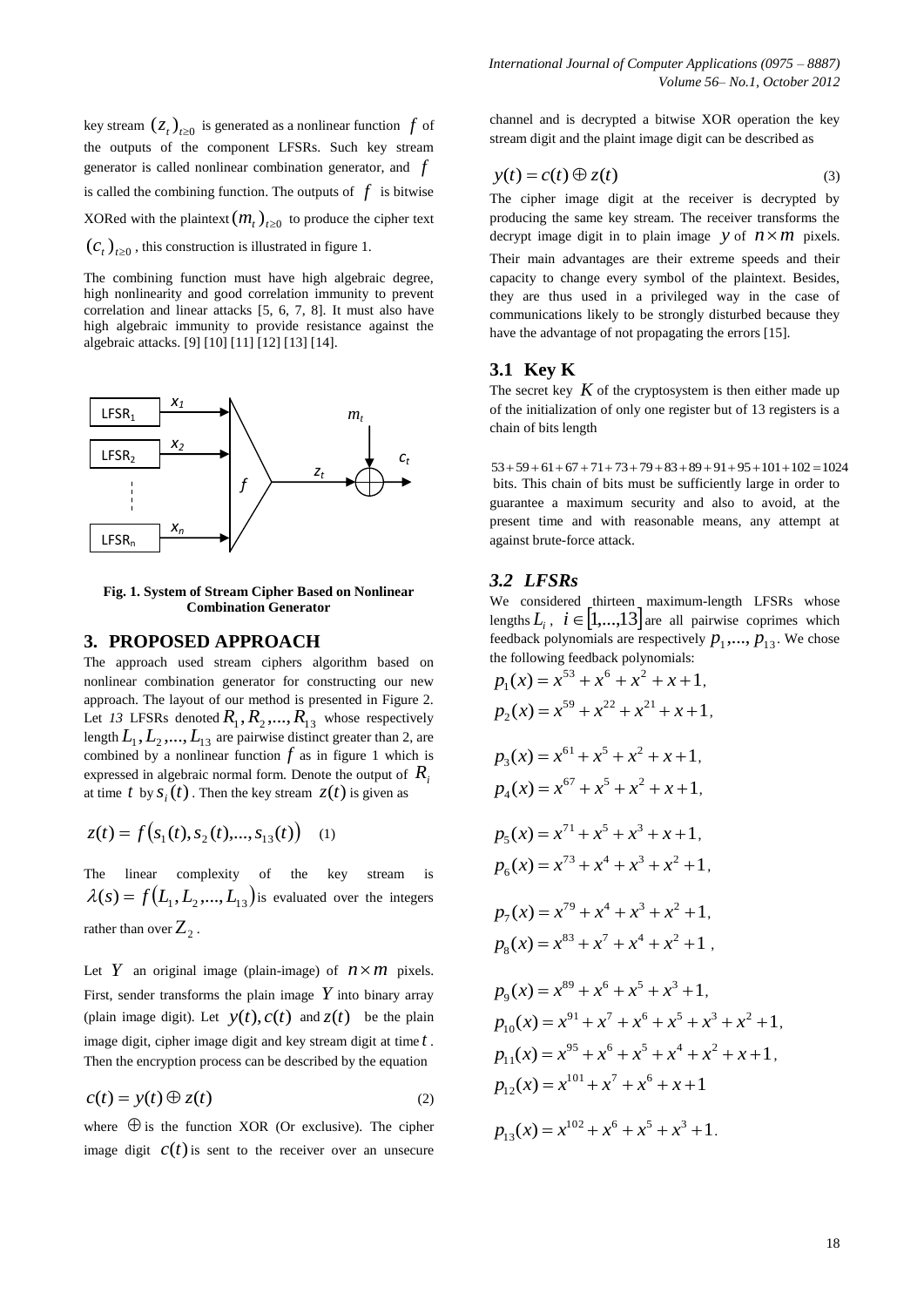

Key stream *Z(t)*

**Fig. 2. Block Diagram of the Proposed Approach;**

# **3.3 Nonlinear Combining Function**

The combining function used for generating the key stream is a Boolean function  $f$  from  $F_2^{13}$  into  $F_2$ . At each time t, thirteen sequences bits  $S_1(t)$ ,  $S_2(t)$ , ...,  $S_{13}(t)$  are inputs to the Boolean function  $f$  to calculate the key stream  $z(t)$  as show equation (1).

The combining function  $f$  used in our approach is presented in [16]. This function is 5-resilient function, of algebraic degree 7 and nonlinearity  $Nf = 3969$  with algebraic immunity 6, satisfies all the cryptographic criteria necessary carrying out the best possible compromises.

# **3.4 Algorithm1: Encryption and Decryption Image Algorithm**

## *3.4.1 Encryption*

- *Load the plain-image Y (i.e. Original image);*
- *Transform the plain-image into column digit (i.e. plain image digit) and to store them in y ;*
- $N \leftarrow$  *the length of*  $y$ ;
- *for*  $t = 1$  *to*  $N$  *to make ;*
- *To generate the key-stream*  $z(t) = f(s_1(t), s_2(t),..., s_n(t))$  as show the *algorithm 2 ;*
- *End to make ;*
- *for*  $t = 1$  *to*  $N$  *to make*
- *Calculate the cipher image digit using relation*   $c(t) = XOR(y(t), z(t))$ ;
- *End to make ;*
- *Sent the cipher image digit.*

#### *3.4.2 Decryption*

- *Load the cipher-image digit c*
- $N \leftarrow$  *the length of c*;
- *for*  $t = 1$  *to*  $N$  *to make ;*
- *To generate the key stream*  $z(t) = f(s_1(t), s_2(t),..., s_{13}(t))$  as show the *algorithm 2;*
- *End to make ;*
- *for*  $t = 1$  *to*  $N$  *to make*;
- *Calculate the decipher image digit using relation*   $y(t) = x \cdot \text{or}(c(t), z(t))$ ;
- *End to make ;*
- *To put the decipher image digit y in the form of an image of*  $n \times m$  pixels and to store it in  $Y$ ;

# **3.5 Algorithm2: Key stream**

- To read  $N$  , length of  $y$ ;
- *To introduce the secret key, the value of initialization of 13 registers ;*
- *for*  $t = 1$  *to*  $N$  *to make*;
- To generate the output of  $S_1(t)$ ,  $S_2(t)$ , ...,  $S_{13}(t)$ ;
- *End to make ;*
- *for*  $t = 1$  *to*  $N$  *to make;*
- *To generate the key stream*   $z(t) = f(s_1(t), s_2(t),..., s_{13}(t))$ ;
- *End to make.*

# **4. TESTS RESULTS**

In this section, the performance of the proposed image encryption scheme is analyzed in detail. We discuss the security analysis of the proposed image encryption scheme including some important ones like statistical sensitivity, key sensitivity analysis, key space analysis etc. to prove the proposed cryptosystem is secure against the most common attacks.

## **4.1 Visual Testing**

A number of images are encrypted and decrypted by the proposed method, and visual test is performed. Two examples are shown in Fig. 3 (a) and Fig. 3 (d), with respectively 128 x 128 and 256x256 pixels. By comparing the original and the encrypted images in Fig. 3, there is no visual information observed in the encrypted image.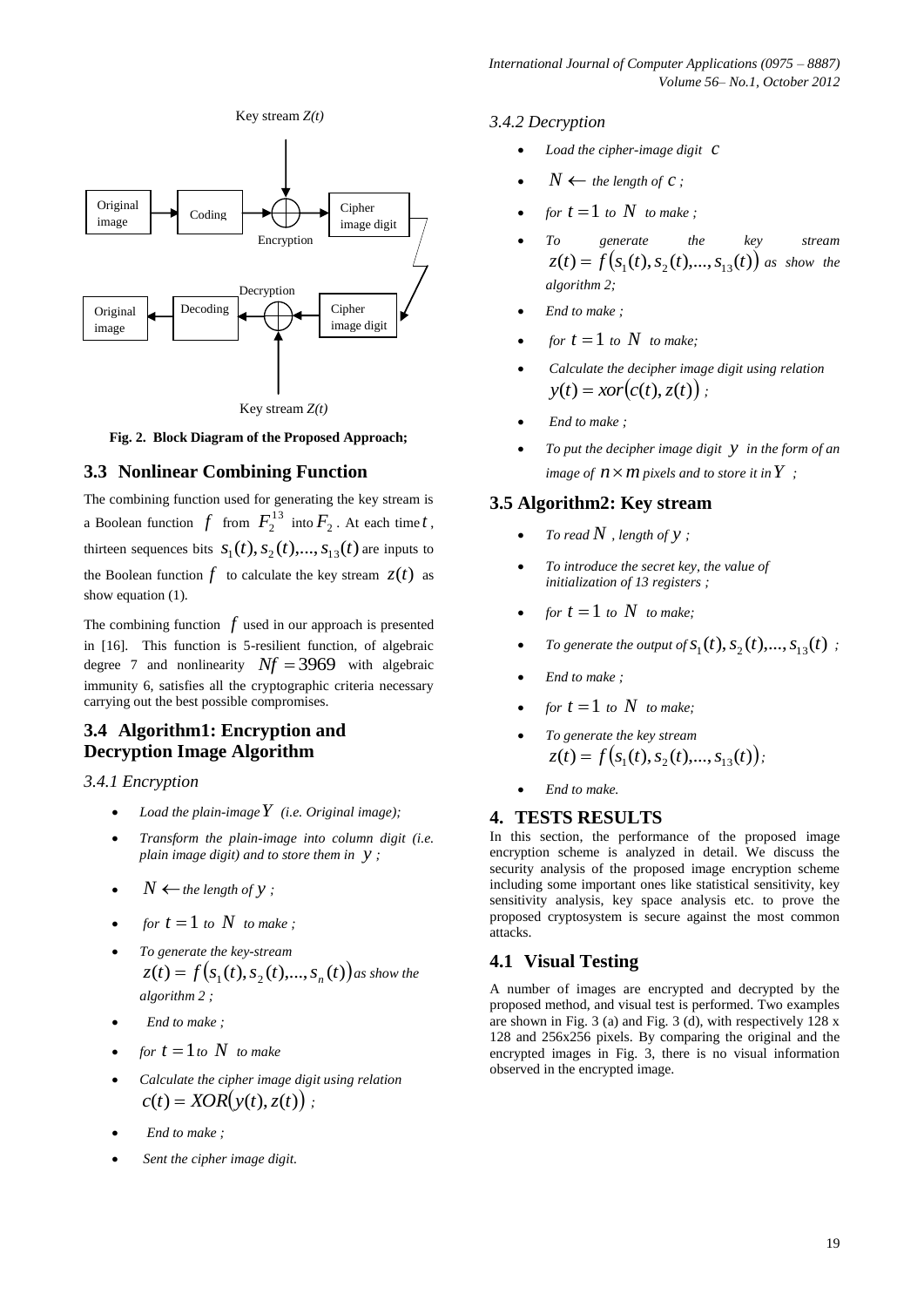

**Fig. 3. Frame (a) and (d) Gray image show the original image of Lena and IRM, frame (b) and (e) respectively show the encrypted image, frame (c) and (f) respectively show the decrypted image.**



**Fig. 4, Frame (a) show the difference between original image figure 3(a) and decrypted image figure 3(c). Frame (b) show the difference between original image figure 3(d) and decrypted image figure 3(f).**

Difference between original images and their decrypted images shown in figure 3, are illustrated in figure  $4(a)$ ,  $4(b)$ , are prove that, there is no loss of information, the difference is always 0.

# **5. SECURITY ANALYSIS**

#### **5.1 Key Space Analysis**

The key space should be large enough to make the exhaustive search attack infeasible. Since the algorithm has a chain of 1024bits is the initialization of 13 registers, the intruder needs  $2^{1024}$  tests by exhaustive search. An image cipher with such as a long key space is sufficient for reliable practical use.

#### **5.2 Histogram Analysis**

In the experiments, the original images and its corresponding encrypted images are shown in figure 3, and their histograms are shown in figure 5. It is clear that the histogram of the encrypted image is nearly uniformly distributed, and significantly different from the histogram of the original image. So, the encrypted image does not provide any clue to employ any statistical attack on the proposed encryption of an image procedure, which makes statistical attacks difficult.

These properties tell that the proposed image encryption has high security against statistical attacks. In the original image (i.e. plain image), some gray-scale values in the range [0, 255] are still not existed, but every gray-scale values in the range [0, 255] are existed and uniformly distributed in the encrypted image. Some gray-scale values are still not existed in the encrypted image although the existed gray-scale values are uniformly distributed. Different images have been tested by the proposed image encryption procedure.



**Fig. 5, Histogram analysis: Frame (a) and (c) respectively, show the histogram of the plain images shown in figure 3(a) and 3(d). Frame (b) and (d) respectively; show the histogram of the encrypted images shown in figure 3(b) and 3(f).**

## **5.3 Correlation Coefficient Analysis**

Correlation is a measure of the relationship between two variables. If the two variables are the original image and their encryptions then they are in prefect in correlation. In this case the encrypted image is the same as the original image and the encryption process failed in hiding the details of the original image**.** If the correlation coefficient equals zero, then the original image and its encryption are totally different i.e. the encryption image has no features and highly independent on the original image. If the correlation coefficient equal -1, this means encrypted image is a negative of the original image.

Table 1 gives the corresponding correlation coefficient between plain-images (i.e. original image) shown in figure 3(a), 3(d) and 6(a) and their encrypted images. It is observed that the correlation coefficient is a small correlation between plain-images and encrypted image.

**Table 1. Correlation Coefficients analysis**

| Cases     | <b>Correlation coefficient</b> |  |
|-----------|--------------------------------|--|
| Image 3.a | $-0.0086$                      |  |
| Image 3.d | $-0.0068$                      |  |
| Image 6.a | $-0,0055$                      |  |

# **5.4 Image Entropy**

A secure cryptosystem should fulfill a condition on the information entropy that is the ciphered image should not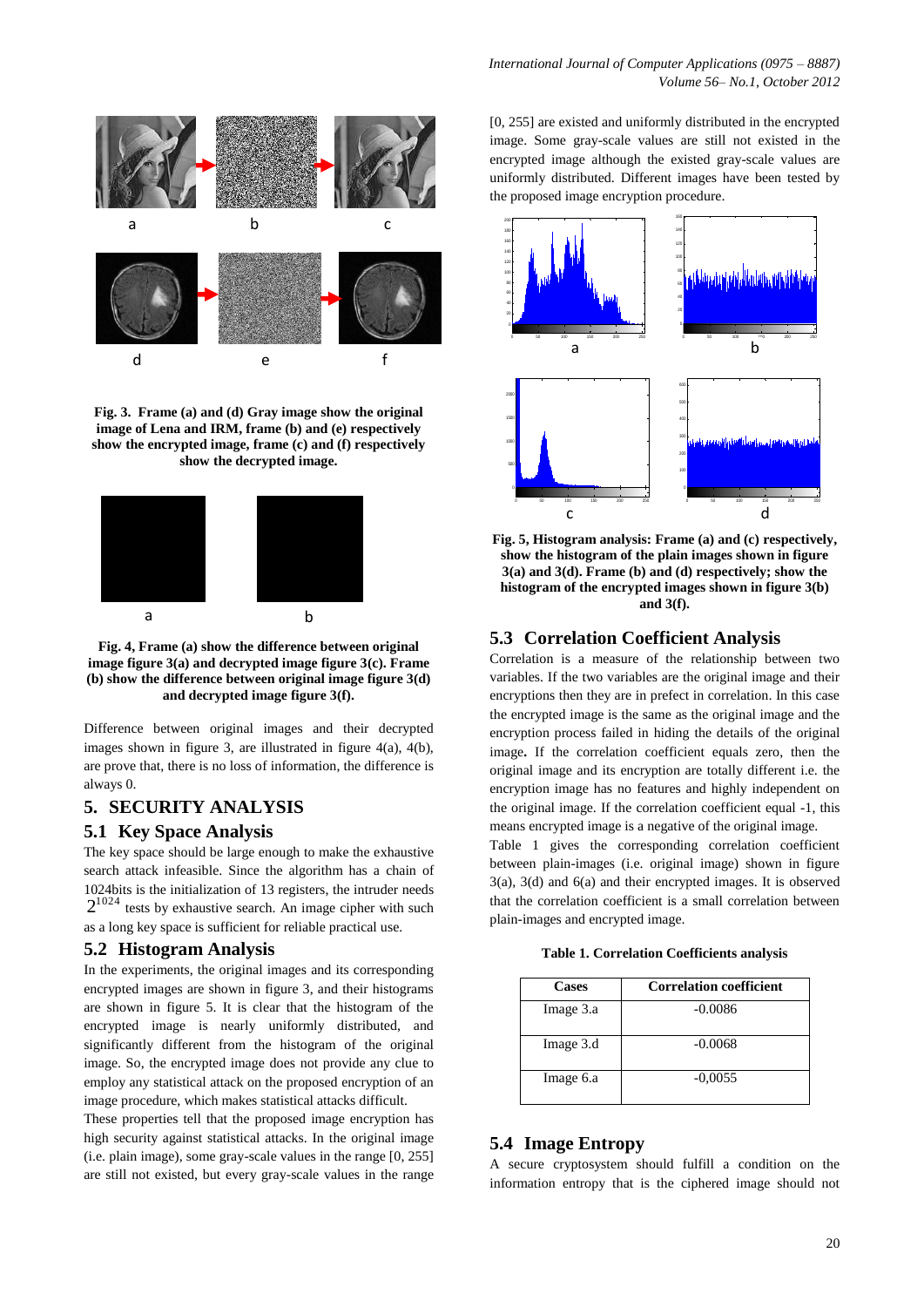provide any information about the plain image. It is well known that the entropy  $E(m)$  of a message source  $m$  can be calculated as:

$$
E(m) = \sum_{i=0}^{G-1} p(m_i) \log_2 \frac{1}{p(m_i)}
$$
 (4)

Where  $G$  is the gray value of an input image (0-255),  $p(m_i)$  represents the probability of symbol  $m_i$  and the entropy is expressed in bits. Let us suppose that the source<br>emits  $2^8$  symbols with equal probability, i.e. emits  $2^8$ equal probability, i.e.,  $m = \{m_1, m_2, ..., m_{2^8}\}\$ Truly random source entropy is equal to 8. Actually, given that a practical information source seldom generates random messages, in general its entropy value is smaller than the ideal one. However, when the messages are encrypted, their entropy should ideally be 8. If the output of such a cipher emits symbols with entropy less than 8, there exists certain degree of predictability, which threatens its security.

Table 2 gives the entropy values of plain images and of their encryptions images shown in figure 3 and 6. The values obtained are very close to the theoretical value of 8. This means that information leakage in the encryption process is negligible and the encryption system is secure upon the entropy attack.

**Table 2. Image Entropy**

| Plain-<br>Image | <b>Entropy</b> | <b>Encrypted</b><br>Image | <b>Entropy</b> |
|-----------------|----------------|---------------------------|----------------|
| Image 3.a       | 7.4697         | Image 3.b                 | 7.9870         |
| Image 3.d       | 5.4753         | Image 3.e                 | 7.9971         |
| Image 6.a       | 2.8284         | Image 6.c                 | 7.9889         |

#### **5.5 Key sensitivity analysis**

An ideal image encryption procedure should be sensitive with respect to secret key. The change of a single bit in the secret key should produce a completely different encrypted image. To prove the robustness of the proposed scheme, sensitivity analysis with respect to key is performed. High key sensitivity is required by secure image cryptosystems, which means the cipher image cannot be decrypted correctly even if there is only a small difference between the encryption and decryption keys. In the key sensitivity tests, we change one bit of the key. Figure 6 show key sensitivity test result. It can be observed that the decryption with a slightly different key (different secret key or initial values) fails completely. Therefore, the proposed image encryption scheme is highly key sensitive.



**Fig. 6, Sensitivity analysis: (a) original mage of mri, (b) histogram of mri (c) encrypted image by a 1024 bits key, (d) histogram of encrypted image by a 1024 bits key, (e) decrypted image by key in (b) with a bit changed,(f) histogram of decrypted image by key in (b) with a bit changed.**

#### **5.6 Noise analysis**

We also tested the resistance our cryptosystem to the noise by adding to the cipher-images a noise. From the cipher-images illustrated in the figures 3.b, and 3.e we added a noise of the same size of plain-images. The results are given in the figure 7a and 7.c. From the images 7a and 7.c, we apply the decryption algorithm presented in section 3.4; we have the results illustrated in figure 7b and 7.d. The noise added to ciphers-images 3.b, and 3.e is a matrix containing pseudorandom values drawn from a normal distribution with mean zero and standard deviation one, generates with function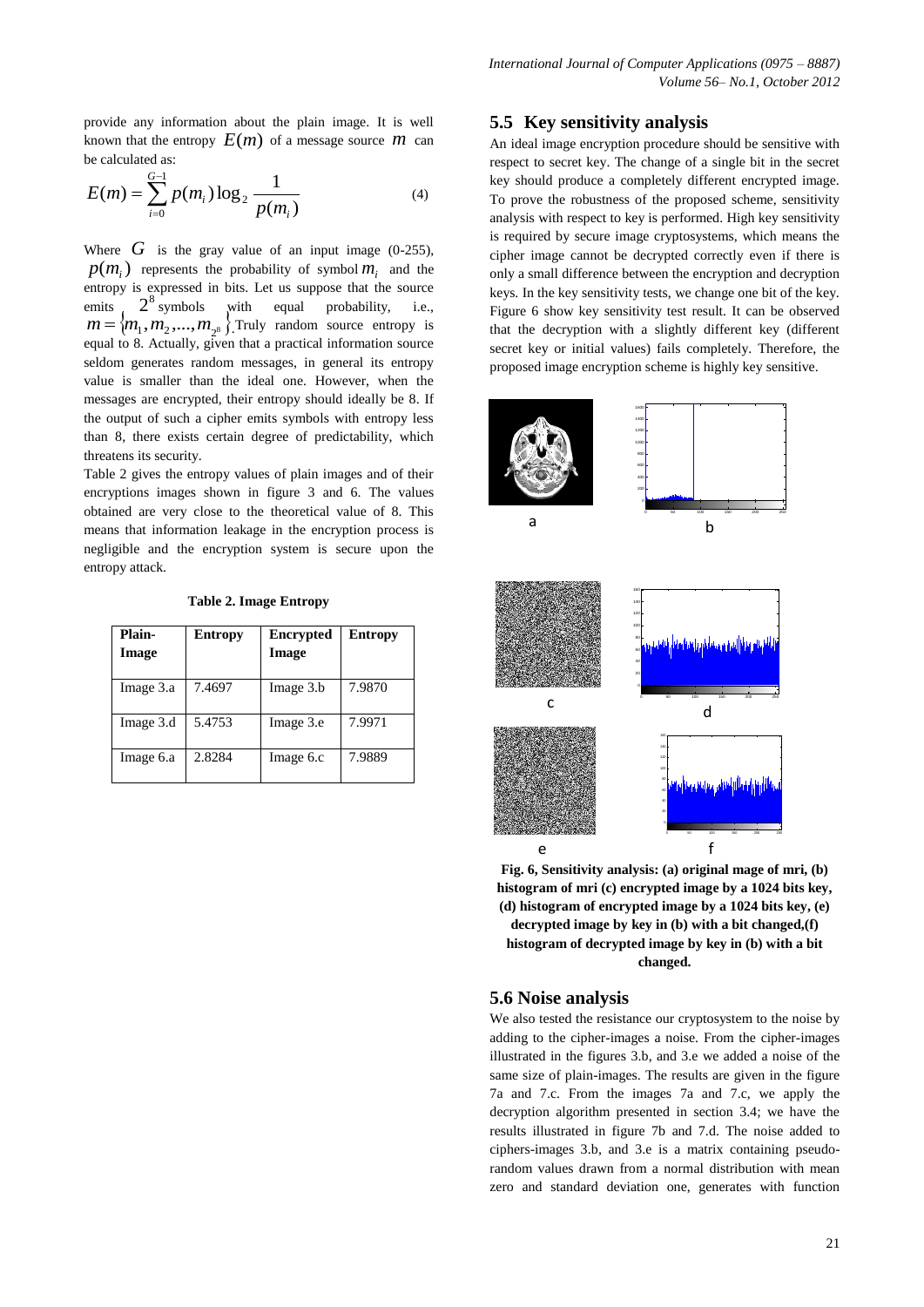*International Journal of Computer Applications (0975 – 8887) Volume 56– No.1, October 2012*

"randn". In this case examined, we can note that the decrypted images presented in figures 7b and 7.d are identical to the original images (see 3.a, 3.d), there is no difference pixel with pixel has indeed between the decrypted images and plainimages because of reversibility of our technique of encryption.



**Fig. 7, Noise Analysis: Frame (a) show cipher image shown in figure 3 (b) with noise added , Frame (b) show deciphered image, Frame (c) show cipher image shown in figure 3 (e) with noise added , Frame (d) show deciphered image.**

#### **5.7 Berlekamps-Massey attack**

The Berlekamps-Massey attack [17] requires  $2\lambda(s)$  data successive. In order to mount a Berlekamp-Massey attack, the key stream generator must produces a key stream with linear complexity highest possible. This linear complexity depends entirely on the combining function. Linear complexity  $\lambda(s) = f(53,59,...,101,102)$  used in our cryptosystem is between  $2^{47}$  and  $2^{48}$ , it is sufficiently large. This complexity completely excludes to use the Berlekamp-Massey attack.

## **5.8 Correlation Attack**

The combining function  $f$  used in our system is correlation immune of order 5. In order to mount a correlation attack of Sigenthaler [18], the attacker must consider at least six shift registers simultaneously. The sum of the lengths of the shortest six LFSRs of the keystream generator is 53+59+61+67+71+73=384. Therefore, the complexity of Siegenthaler's correlation attack against our approach is at least  $O(2^{384})$ . This is out of reach this type of attack.

### **5.9 Algebraic Attack**

In the algebraic attacks, the system is rewritten in the form of a nonlinear system of equations between the output of the filtering function  $f$  and its inputs in the following way:

$$
z_0=f(K)
$$

$$
z_1 = f(h(K))
$$

… ;

$$
z_i = f\big(h^i(K)\big),\,
$$

 $z_i = f(h^i(K)),$ <br>Here *h* denotes the linear update function to the next state of the LFSR's involved,  $K$  the total key of the system. Complexity to solve this system of equations strongly depends on the degree of these equations. The complexity  $C(L,d)$ of the algebraic attack on the stream cipher system with a key of size *L* bits and equations of *d* degree is given by

$$
C(L,d) = \left(\sum_{i=0}^{d} {L \choose i}^{w}\right) = L^{w.d}
$$
, where *w* corresponds to

the coefficient of the method of the solution most effective by the linear system and  $d$  is equal to algebraic immunity of the function of combination. We employ here the expression of Strassen [19] which is  $w = \log_2(7) \approx 2.807$  . In proposed cryptosystem the secret key is 1024 bits and the algebraic immunity of the nonlinear filter function is equal to 6. This leads to an algebraic attack with a complexity which is between  $2^{168}$  and  $2^{169}$ , which is sufficiently large. It is not easy to make a linear approximation of the nonlinear filter function within the framework of an algebraic attack.

## **6. CONCLUSION**

In this paper, an encryption scheme using stream cipher based on nonlinear combination generator presented. The proposed encryption system included two major parts, 13 LFSRS with maximum period whose length are all pairwise comprimes, the goal of this engine is to provide one or more continuations, having good statistical properties already and nonlinear Boolean function satisfying all the cryptographic criteria necessary carrying out the best possible compromises. Simulations were carried out different images. The encrypted images obtained for these input images and the corresponding histograms are discussed. It is seen that encrypted images does not have residuals information and the corresponding histograms are almost flat offering good security for images. The proposed schemes key space is large enough to resist all kinds of brute-force attack. In addition, this method is very simple to implement, the encryption and decryption of image. Here the security aspects like key space, statistical and sensitivity with respect to key are discussed with examples. It is seen that the present cryptosystem is secure against the statistical, brute force and cryptanalytic attacks.

### **7. REFERENCES**

- [1] Sharma, M. and Kowar, M. K. 2010 ' Image Encryption Techniques Using Chaotic Schemes: a Review', International Journal of Engineering Science and Technology, vol. 2, no. 6, pp. 2359–2363.
- [2] Jolfaei, A. and Mirghadri, A. 2010 'An Applied Imagery Encryption Algorithm Based on Shuffling and Baker's Map' Proceedings of the 2010 International Conference on Artificial Intelligence and Pattern Recognition (AIPR-10), Florida, USA,, pp. 279–285.